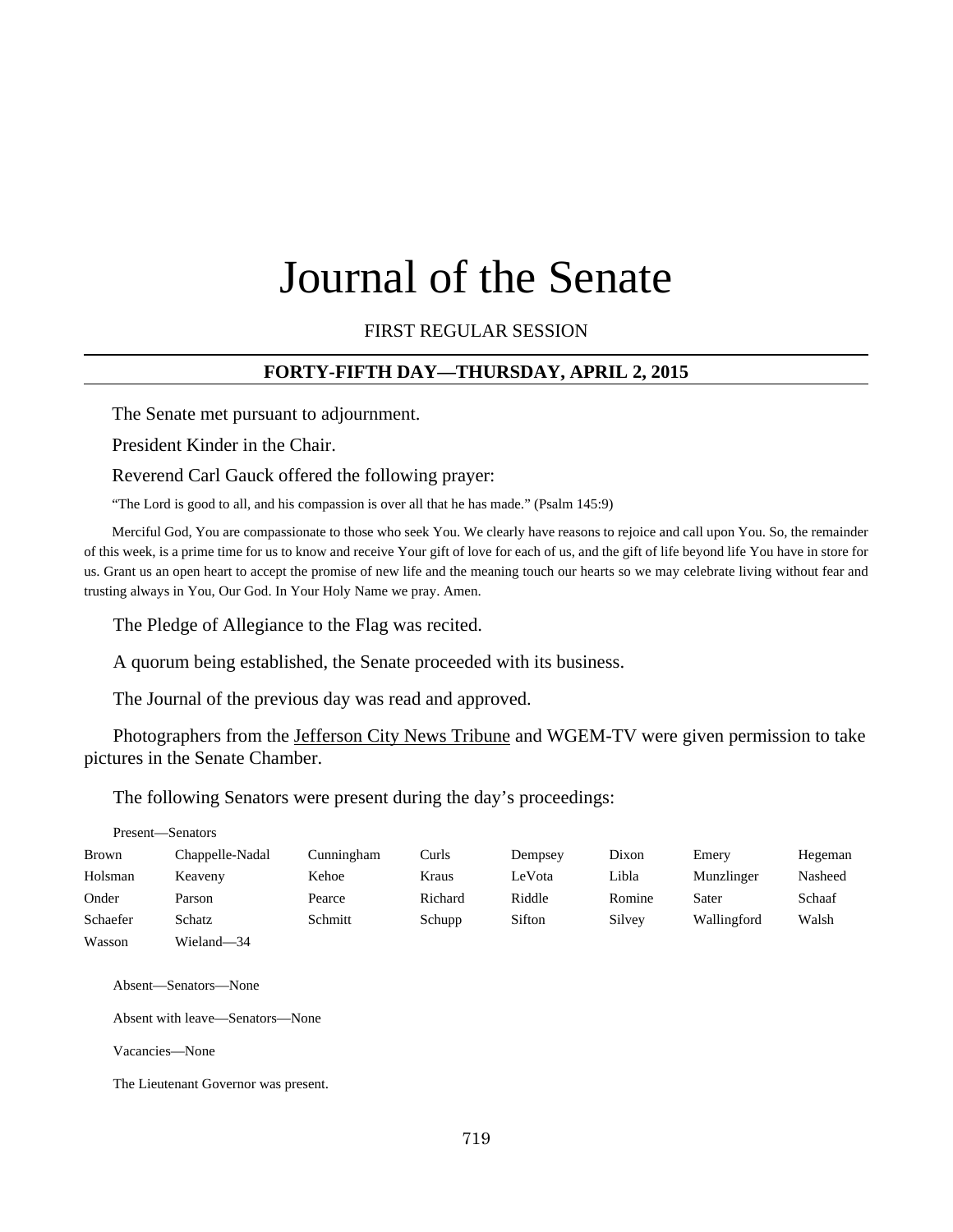## **RESOLUTIONS**

Senator Wieland offered Senate Resolution No. 716, regarding Ervin Wilbert Harris, Eureka, which was adopted.

Senator Riddle offered Senate Resolution No. 717, regarding the One Hundred Fifth Birthday of Opal Kyger, Columbia, which was adopted.

Senator Riddle offered Senate Resolution No. 718, regarding the Sixtieth Wedding Anniversary of Joseph and Rosalie Pisciotta, Kansas City, which was adopted.

Senator Riddle offered Senate Resolution No. 719, regarding the Sixtieth Wedding Anniversary of Richard and Ida Wheelan, Paris, which was adopted.

Senator Kehoe offered Senate Resolution No. 720, regarding Ann Wiberg, which was adopted.

Senator Kehoe offered Senate Resolution No. 721, regarding Melody Patterson, which was adopted.

# **REPORTS OF STANDING COMMITTEES**

Senator Cunningham, Chairman of the Committee on Governmental Accountability and Fiscal Oversight, submitted the following reports:

Mr. President: As Chairman of the Senate Committee on Governmental Accountability and Fiscal Oversight, I am hereby returning **SCS** for **SB 473** as it was inadvertently referred to this committee.

Also,

Mr. President: Your Committee on Governmental Accountability and Fiscal Oversight, to which were referred **SCS** for **SB 322**; **SS** for **SCS** for **SBs 63** and **111**; and **SCS** for **HCS** for **HB 42** begs leave to report that it has considered the same and recommends that the bills do pass.

Senator Pearce assumed the Chair.

### **THIRD READING OF SENATE BILLS**

**SCS** for **SB 322**, entitled:

# SENATE COMMITTEE SUBSTITUTE FOR

## SENATE BILL NO. 322

An Act to repeal section 208.010, RSMo, and to enact in lieu thereof one new section relating to public assistance.

Was taken up by Senator Dempsey.

On motion of Senator Dempsey, **SCS** for **SB 322**, was read the 3rd time and passed by the following vote:

YEAS—Senators

| Brown      | Chappelle-Nadal | Cunningham | Curls  | Dempsey | Dixon       | Emery      | Hegeman  |
|------------|-----------------|------------|--------|---------|-------------|------------|----------|
| Holsman    | Keaveny         | Kehoe      | Kraus  | LeVota  | Libla       | Munzlinger | Onder    |
| Parson     | Pearce          | Richard    | Riddle | Romine  | Sater       | Schaaf     | Schaefer |
| Schatz     | Schmitt         | Schupp     | Sifton | Silvey  | Wallingford | Walsh      | Wasson   |
| Wieland-33 |                 |            |        |         |             |            |          |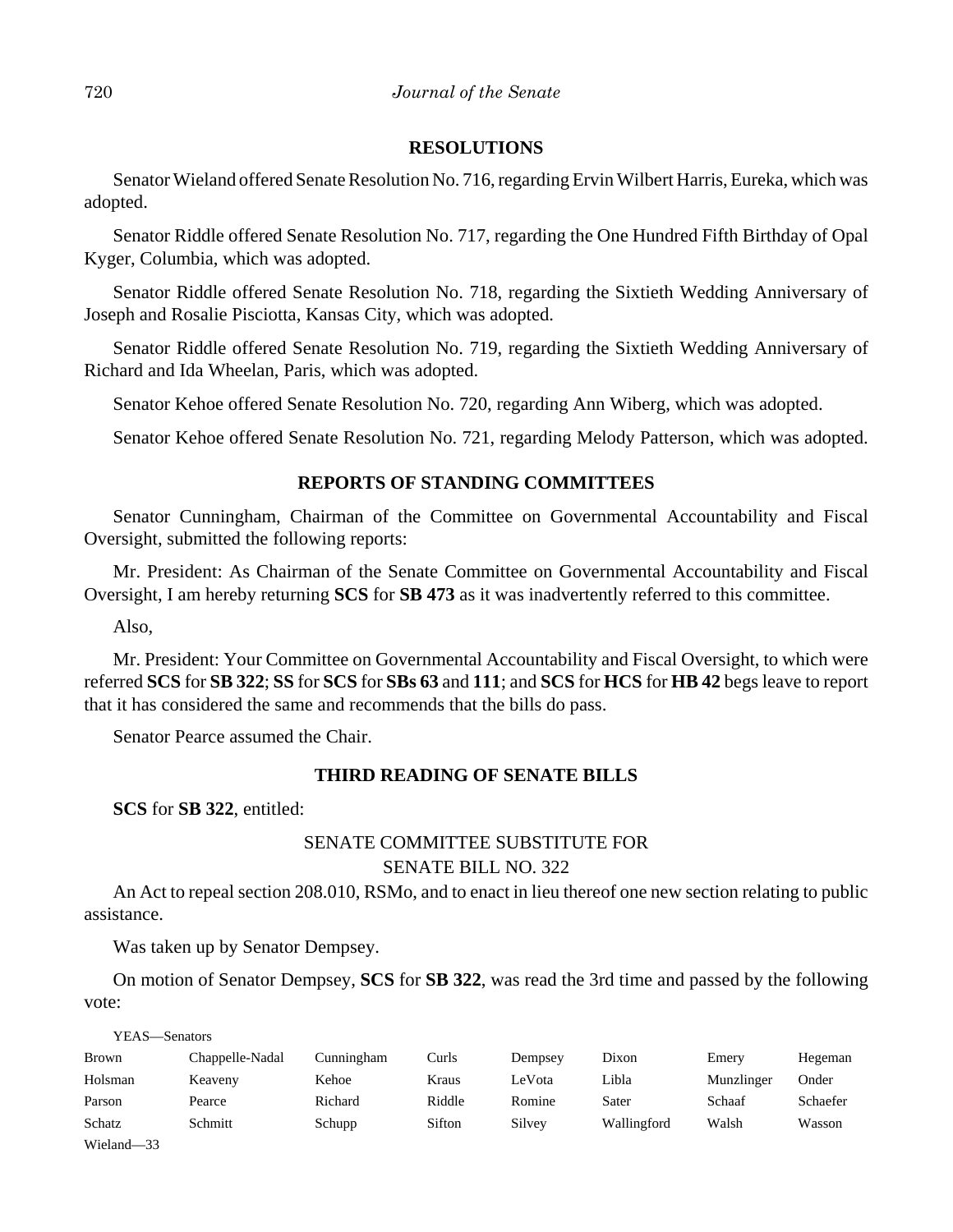NAYS—Senators—None

Absent—Senator Nasheed—1

Absent with leave—Senators—None

Vacancies—None

The President declared the bill passed.

On motion of Senator Dempsey, title to the bill was agreed to.

Senator Dempsey moved that the vote by which the bill passed be reconsidered.

Senator Richard moved that motion lay on the table, which motion prevailed.

Senator Kehoe assumed the Chair.

**SB 316**, introduced by Senator Brown, entitled:

An Act to repeal section 376.1235, RSMo, and to enact in lieu thereof one new section relating to insurance coverage for occupational therapy services.

Was taken up.

On motion of Senator Brown, **SB 316** was read the 3rd time and passed by the following vote:

#### YEAS—Senators

| <b>Brown</b> | Chappelle-Nadal | Cunningham | Curls  | Dempsey | Dixon       | Emery      | Hegeman  |
|--------------|-----------------|------------|--------|---------|-------------|------------|----------|
| Holsman      | Keaveny         | Kehoe      | Kraus  | LeVota  | Libla       | Munzlinger | Onder    |
| Parson       | Pearce          | Richard    | Riddle | Romine  | Sater       | Schaaf     | Schaefer |
| Schatz       | Schmitt         | Schupp     | Sifton | Silvey  | Wallingford | Walsh      | Wasson   |
| Wieland-33   |                 |            |        |         |             |            |          |

NAYS—Senators—None

Absent—Senator Nasheed—1

Absent with leave—Senators—None

Vacancies—None

The President declared the bill passed.

On motion of Senator Brown, title to the bill was agreed to.

Senator Brown moved that the vote by which the bill passed be reconsidered.

Senator Richard moved that motion lay on the table, which motion prevailed.

President Pro Tem Dempsey assumed the Chair.

## **SIGNING OF BILLS**

The President Pro Tem announced that all other business would be suspended and **HCS** for **SS** for **SCS** for **SB 12**, having passed both branches of the General Assembly, would be read at length by the Secretary, and if no objections be made, the bill would be signed by the President Pro Tem to the end that it may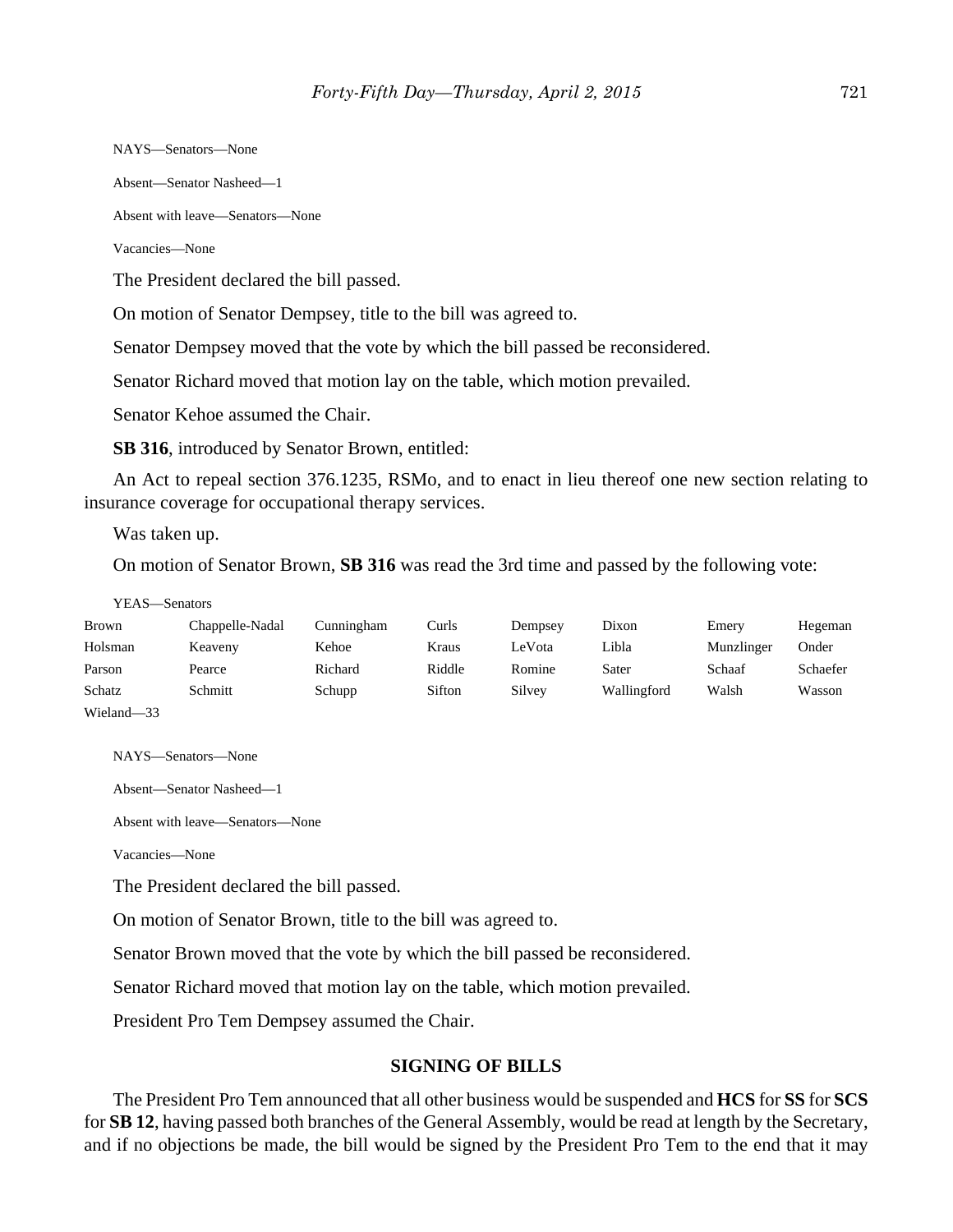become law. No objections being made, the bill was so read by the Secretary and signed by the President Pro Tem.

Senator Kehoe assumed the Chair.

**SCS** for **SB 300**, entitled:

# SENATE COMMITTEE SUBSTITUTE FOR SENATE BILL NO. 300

An Act to repeal sections 86.1110, 86.1270, 86.1500, and 86.1630, RSMo, and to enact in lieu thereof four new sections relating to retirement benefits for employees of the police department of Kansas City.

Was taken up by Senator Silvey.

On motion of Senator Silvey, **SCS** for **SB 300** was read the 3rd time and passed by the following vote:

| YEAS—Senators |                 |            |        |         |             |            |          |
|---------------|-----------------|------------|--------|---------|-------------|------------|----------|
| Brown         | Chappelle-Nadal | Cunningham | Curls  | Dempsey | Dixon       | Emery      | Hegeman  |
| Holsman       | Keaveny         | Kehoe      | Kraus  | LeVota  | Libla       | Munzlinger | Onder    |
| Parson        | Pearce          | Richard    | Riddle | Romine  | Sater       | Schaaf     | Schaefer |
| Schatz        | Schmitt         | Schupp     | Sifton | Silvey  | Wallingford | Walsh      | Wasson   |
| Wieland-33    |                 |            |        |         |             |            |          |

NAYS—Senators—None

Absent—Senator Nasheed—1

Absent with leave—Senators—None

Vacancies—None

The President declared the bill passed.

On motion of Senator Silvey, title to the bill was agreed to.

Senator Silvey moved that the vote by which the bill passed be reconsidered.

Senator Richard moved that motion lay on the table, which motion prevailed.

**SCS** for **SB 146**, entitled:

# SENATE COMMITTEE SUBSTITUTE FOR SENATE BILL NO. 146

An Act to repeal sections 345.015, 345.020, 345.022, 345.025, 345.040, 345.050, 345.051, 345.065, and 345.080, RSMo, and to enact in lieu thereof nine new sections relating to professions regulated under the division of professional registration, with existing penalty provisions.

Was taken up by Senator Pearce.

On motion of Senator Pearce, **SCS** for **SB 146** was read the 3rd time and passed by the following vote:

| YEAS—Senators |                 |            |       |         |       |            |         |  |  |
|---------------|-----------------|------------|-------|---------|-------|------------|---------|--|--|
| <b>Brown</b>  | Chappelle-Nadal | Cunningham | Curls | Dempsey | Dixon | Emerv      | Hegeman |  |  |
| Holsman       | Keaveny         | Kehoe      | Kraus | LeVota  | Libla | Munzlinger | Nasheed |  |  |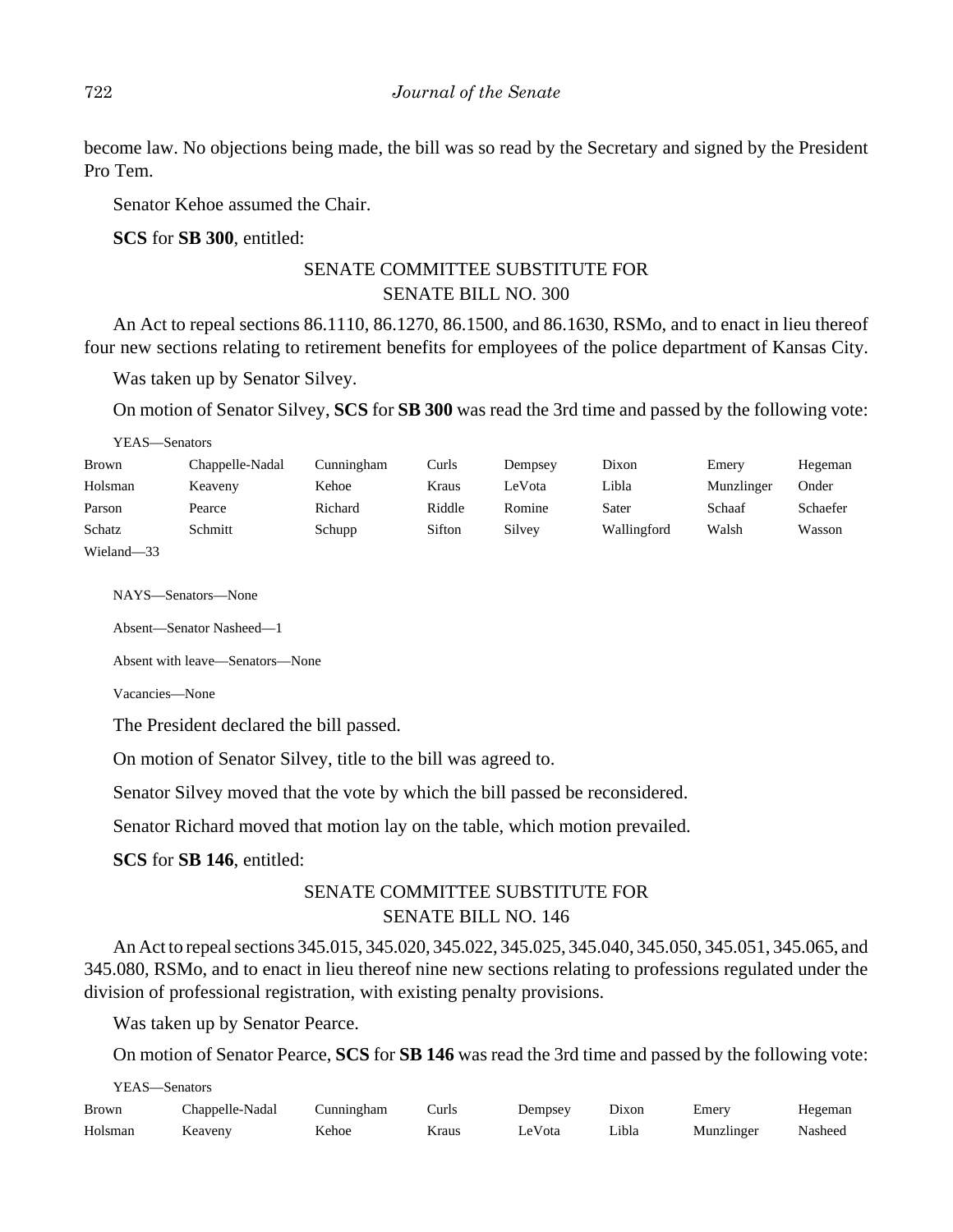| Onder<br>Schaefer<br>Wasson     | Parson<br>Schatz<br>Wieland-34                                               | Pearce<br>Schmitt | Richard<br>Schupp | Riddle<br>Sifton | Romine<br>Silvey | Sater<br>Wallingford | Schaaf<br>Walsh |  |
|---------------------------------|------------------------------------------------------------------------------|-------------------|-------------------|------------------|------------------|----------------------|-----------------|--|
|                                 | NAYS—Senators—None                                                           |                   |                   |                  |                  |                      |                 |  |
|                                 | Absent-Senators-None                                                         |                   |                   |                  |                  |                      |                 |  |
| Absent with leave—Senators—None |                                                                              |                   |                   |                  |                  |                      |                 |  |
| Vacancies-None                  |                                                                              |                   |                   |                  |                  |                      |                 |  |
|                                 | The President declared the bill passed.                                      |                   |                   |                  |                  |                      |                 |  |
|                                 | On motion of Senator Pearce, title to the bill was agreed to.                |                   |                   |                  |                  |                      |                 |  |
|                                 | Senator Pearce moved that the vote by which the bill passed be reconsidered. |                   |                   |                  |                  |                      |                 |  |
|                                 | Senator Richard moved that motion lay on the table, which motion prevailed.  |                   |                   |                  |                  |                      |                 |  |
|                                 | SCS for SB 109, entitled:                                                    |                   |                   |                  |                  |                      |                 |  |

# SENATE COMMITTEE SUBSTITUTE FOR SENATE BILL NO. 109

An Act to repeal section 105.716, RSMo, and to enact in lieu thereof one new section relating to the state legal expense fund.

Was taken up by Senator Schaefer.

On motion of Senator Schaefer, **SCS** for **SB 109** was read the 3rd time and passed by the following vote:

| YEAS—Senators |                 |            |         |         |        |             |         |  |  |
|---------------|-----------------|------------|---------|---------|--------|-------------|---------|--|--|
| <b>Brown</b>  | Chappelle-Nadal | Cunningham | Curls   | Dempsey | Dixon  | Emery       | Hegeman |  |  |
| Holsman       | Keaveny         | Kehoe      | Kraus   | LeVota  | Libla  | Munzlinger  | Nasheed |  |  |
| Onder         | Parson          | Pearce     | Richard | Riddle  | Romine | Sater       | Schaaf  |  |  |
| Schaefer      | Schatz          | Schmitt    | Schupp  | Sifton  | Silvey | Wallingford | Walsh   |  |  |
| Wasson        | Wieland-34      |            |         |         |        |             |         |  |  |

NAYS—Senators—None

Absent—Senators—None

Absent with leave—Senators—None

Vacancies—None

The President declared the bill passed.

On motion of Senator Schaefer, title to the bill was agreed to.

Senator Schaefer moved that the vote by which the bill passed be reconsidered.

Senator Richard moved that motion lay on the table, which motion prevailed.

**SCS** for **SB 93**, entitled: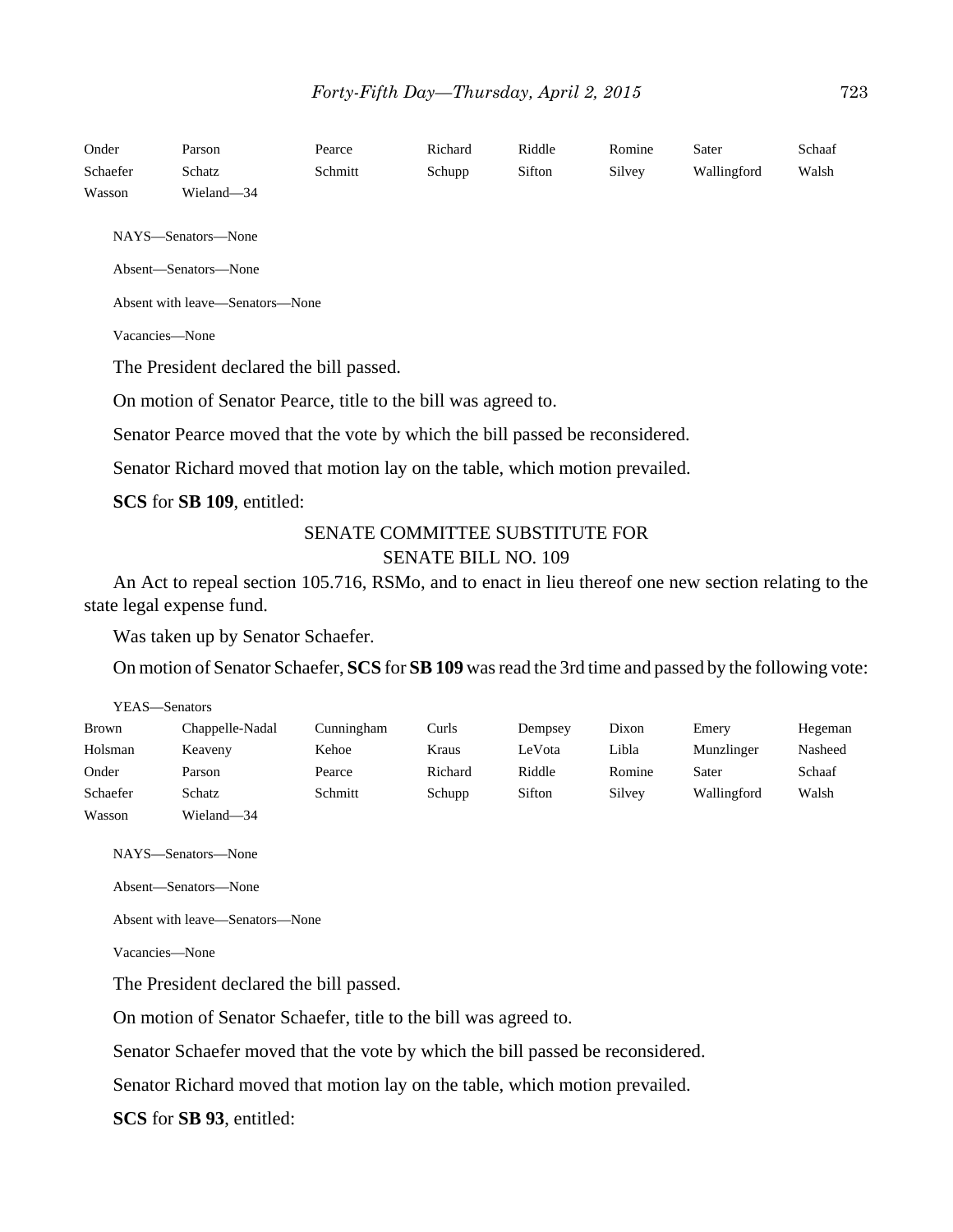# SENATE COMMITTEE SUBSTITUTE FOR SENATE BILL NO. 93

An Act to amend chapter 173, RSMo, by adding thereto one new section relating to free speech at public institutions of higher education.

Was taken up by Senator Emery.

On motion of Senator Emery, **SCS** for **SB 93** was read the 3rd time and passed by the following vote:

| YEAS—Senators |                 |            |         |         |        |             |         |  |  |
|---------------|-----------------|------------|---------|---------|--------|-------------|---------|--|--|
| Brown         | Chappelle-Nadal | Cunningham | Curls   | Dempsey | Dixon  | Emery       | Hegeman |  |  |
| Holsman       | Keaveny         | Kehoe      | Kraus   | LeVota  | Libla  | Munzlinger  | Nasheed |  |  |
| Onder         | Parson          | Pearce     | Richard | Riddle  | Romine | Sater       | Schaaf  |  |  |
| Schaefer      | Schatz          | Schmitt    | Schupp  | Sifton  | Silvey | Wallingford | Walsh   |  |  |
| Wasson        | Wieland-34      |            |         |         |        |             |         |  |  |

NAYS—Senators—None

Absent—Senators—None

Absent with leave—Senators—None

Vacancies—None

The President declared the bill passed.

On motion of Senator Emery, title to the bill was agreed to.

Senator Emery moved that the vote by which the bill passed be reconsidered.

Senator Richard moved that motion lay on the table, which motion prevailed.

**SS** for **SCS** for **SBs 63** and **111**, introduced by Senator Sater, entitled:

# SENATE SUBSTITUTE FOR SENATE COMMITTEE SUBSTITUTE FOR SENATE BILLS NOS. 63 and 111

An Act to repeal section 195.015 as enacted by senate bills nos. 215  $&$  58, eighty-fifth general assembly, first regular session, section 195.050 as enacted by senate bill no. 491, ninety-seventh general assembly, second regular session, and section 195.050 as enacted by senate bills nos. 215 & 58, eighty-fifth general assembly, first regular session, RSMo, and to enact in lieu thereof fourteen new sections relating to a prescription drug monitoring program, with penalty provisions.

Was taken up.

On motion of Senator Sater, **SS** for **SCS** for **SBs 63** and **111** was read the 3rd time and passed by the following vote: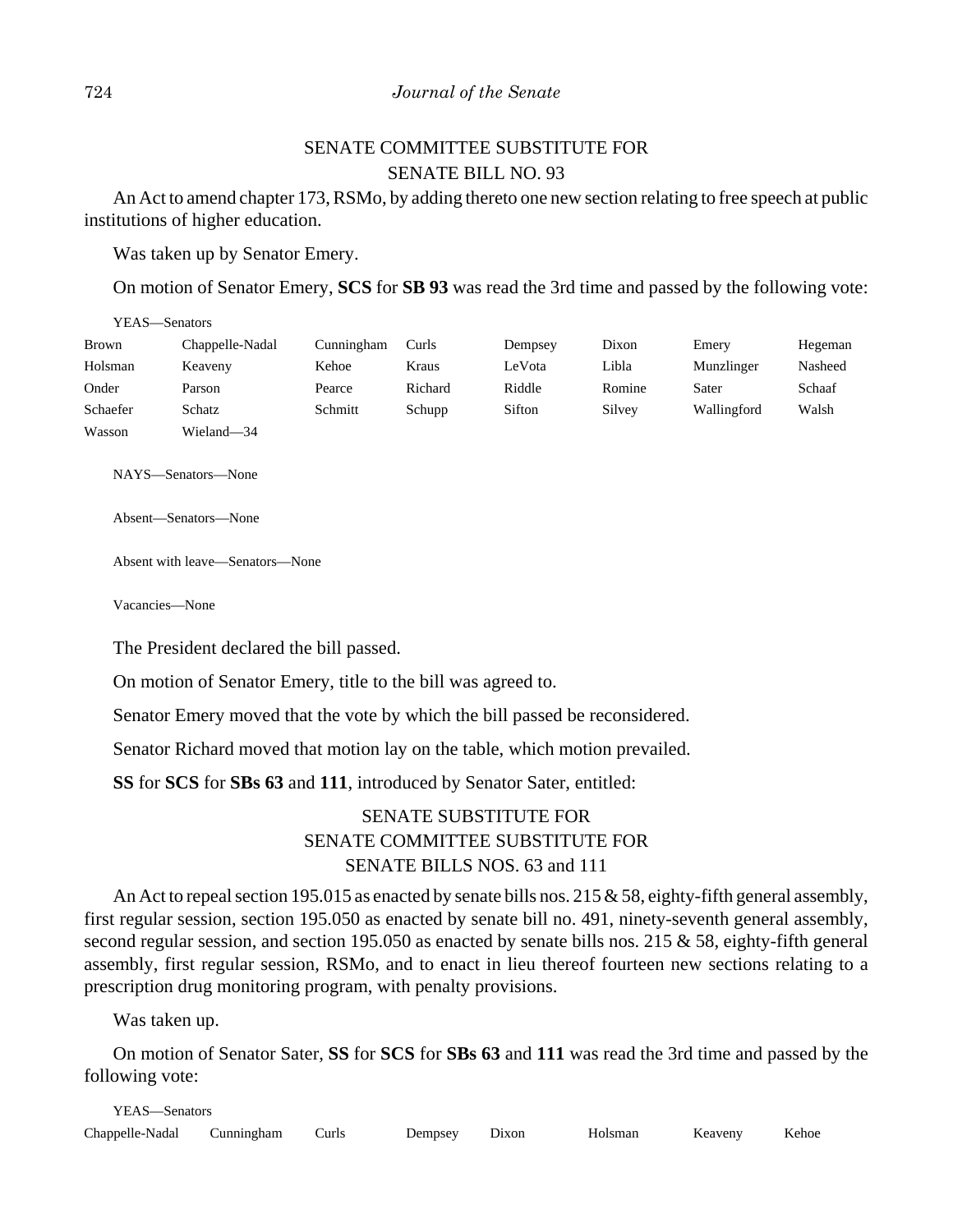| LeVota        | Libla      | Nasheed | Parson | Pearce     | Richard     | Riddle | Romine    |
|---------------|------------|---------|--------|------------|-------------|--------|-----------|
| Sater         | Schatz     | Schupp  | Sifton | Silvey     | Wallingford | Walsh  | Wasson-24 |
| NAYS-Senators |            |         |        |            |             |        |           |
| <b>Brown</b>  | Emery      | Hegeman | Kraus  | Munzlinger | Onder       | Schaaf | Schaefer  |
| Schmitt       | Wieland-10 |         |        |            |             |        |           |
|               |            |         |        |            |             |        |           |

Absent—Senators—None

Absent with leave—Senators—None

Vacancies—None

The President declared the bill passed.

On motion of Senator Sater, title to the bill was agreed to.

Senator Sater moved that the vote by which the bill passed be reconsidered.

Senator Richard moved that motion lay on the table, which motion prevailed.

**SCS** for **SB 473**, entitled:

# SENATE COMMITTEE SUBSTITUTE FOR SENATE BILL NO. 473

An Act to repeal sections 162.471, 162.481, and 162.491, RSMo, and sections 162.481 and 162.491 as truly agreed to and finally passed in senate substitute for senate committee substitute for house committee substitute no. 2 for house bill no. 63, ninety-eighth general assembly, first regular session, and to enact in lieu thereof four new sections relating to school directors for urban school districts, with an emergency clause.

Was taken up by Senator Schaaf.

On motion of Senator Schaaf, **SCS** for **SB 473** was read the 3rd time and passed by the following vote:

| YEAS—Senators |            |        |         |             |         |          |            |  |  |  |
|---------------|------------|--------|---------|-------------|---------|----------|------------|--|--|--|
| <b>Brown</b>  | Cunningham | Curls  | Dempsey | Dixon       | Hegeman | Holsman  | Keaveny    |  |  |  |
| Kehoe         | Kraus      | LeVota | Libla   | Munzlinger  | Nasheed | Onder    | Parson     |  |  |  |
| Pearce        | Richard    | Riddle | Romine  | Sater       | Schaaf  | Schaefer | Schatz     |  |  |  |
| Schmitt       | Schupp     | Sifton | Silvey  | Wallingford | Walsh   | Wasson   | Wieland—32 |  |  |  |

NAYS—Senators

Chappelle-Nadal Emery—2

Absent—Senators—None

Absent with leave—Senators—None

Vacancies—None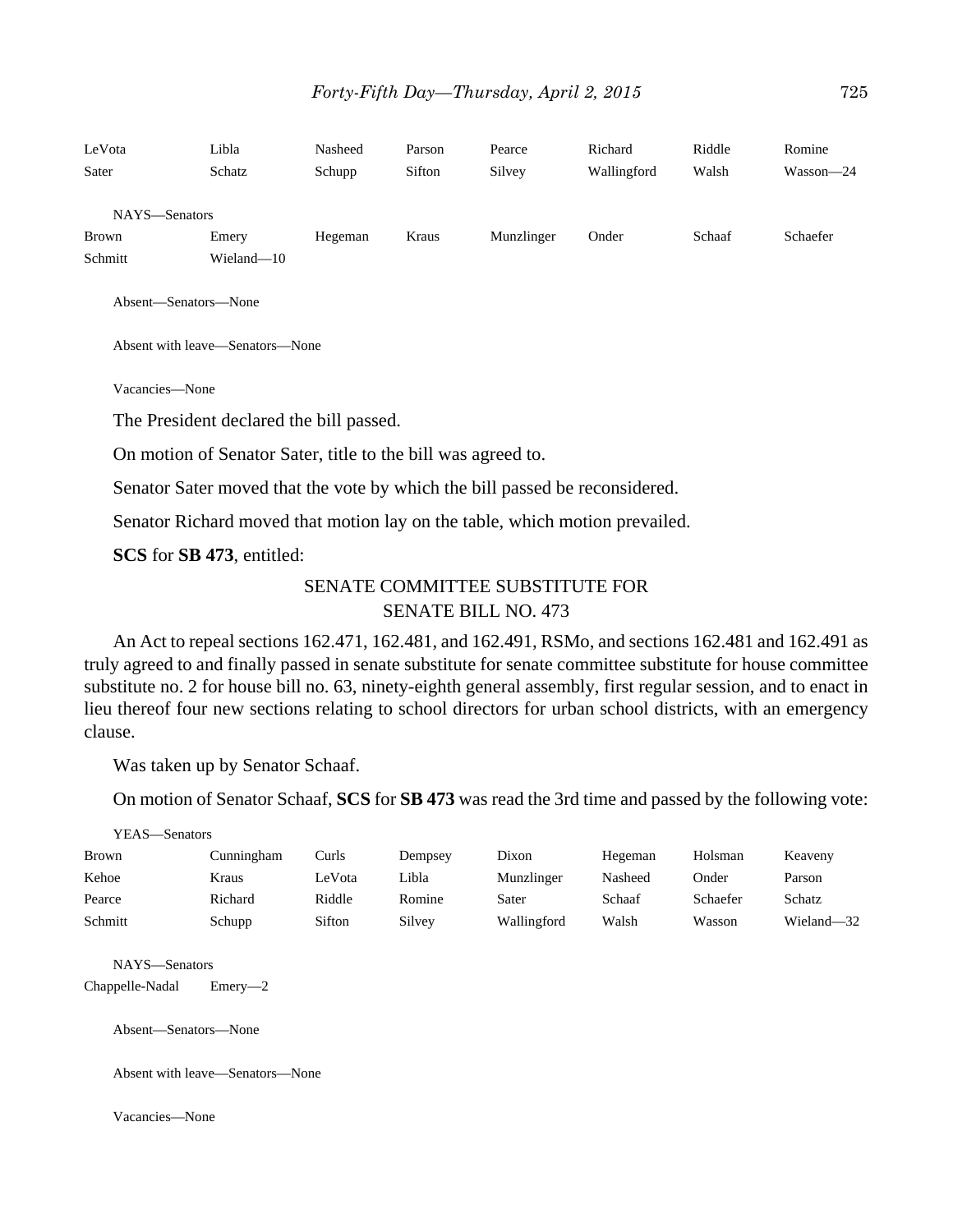The President declared the bill passed.

The emergency clause was adopted by the following vote:

YEAS—Senators

| <b>Brown</b> | Cunningham | Curls  | Dempsev | Dixon       | Hegeman | Holsman  | Keaveny    |
|--------------|------------|--------|---------|-------------|---------|----------|------------|
| Kehoe        | Kraus      | LeVota | ∟ibla   | Munzlinger  | Nasheed | Onder    | Parson     |
| Pearce       | Richard    | Riddle | Romine  | Sater       | Schaaf  | Schaefer | Schatz     |
| Schmitt      | Schupp     | Sifton | Silvey  | Wallingford | Walsh   | Wasson   | Wieland-32 |

NAYS—Senators

Chappelle-Nadal Emery—2

Absent—Senators—None

Absent with leave—Senators—None

Vacancies—None

On motion of Senator Schaaf, title to the bill was agreed to.

Senator Schaaf moved that the vote by which the bill passed be reconsidered.

Senator Richard moved that motion lay on the table, which motion prevailed.

**SCS** for **SB 345**, entitled:

# SENATE COMMITTEE SUBSTITUTE FOR SENATE BILL NO. 345

An Act to repeal sections 361.707, 361.715, 364.030, 364.105, 365.030, 367.140, 407.640, and 408.500, RSMo, and to enact in lieu thereof eight new sections relating to licensing fees paid to the director of the division of finance, with an existing penalty provision.

Was taken up by Senator Wasson.

On motion of Senator Wasson, **SCS** for **SB 345** was read the 3rd time and passed by the following vote:

| YEAS—Senators |                            |         |        |         |             |         |          |
|---------------|----------------------------|---------|--------|---------|-------------|---------|----------|
| Brown         | Chappelle-Nadal Cunningham |         | Curls  | Dempsey | Dixon       | Emery   | Hegeman  |
| Holsman       | Keaveny                    | Kehoe   | LeVota | Libla   | Munzlinger  | Nasheed | Onder    |
| Parson        | Pearce                     | Richard | Riddle | Romine  | Sater       | Schaaf  | Schaefer |
| Schatz        | Schmitt                    | Schupp  | Sifton | Silvey  | Wallingford | Walsh   | Wasson   |
| Wieland-33    |                            |         |        |         |             |         |          |

NAYS—Senator Kraus—1

Absent—Senators—None

Absent with leave—Senators—None

Vacancies—None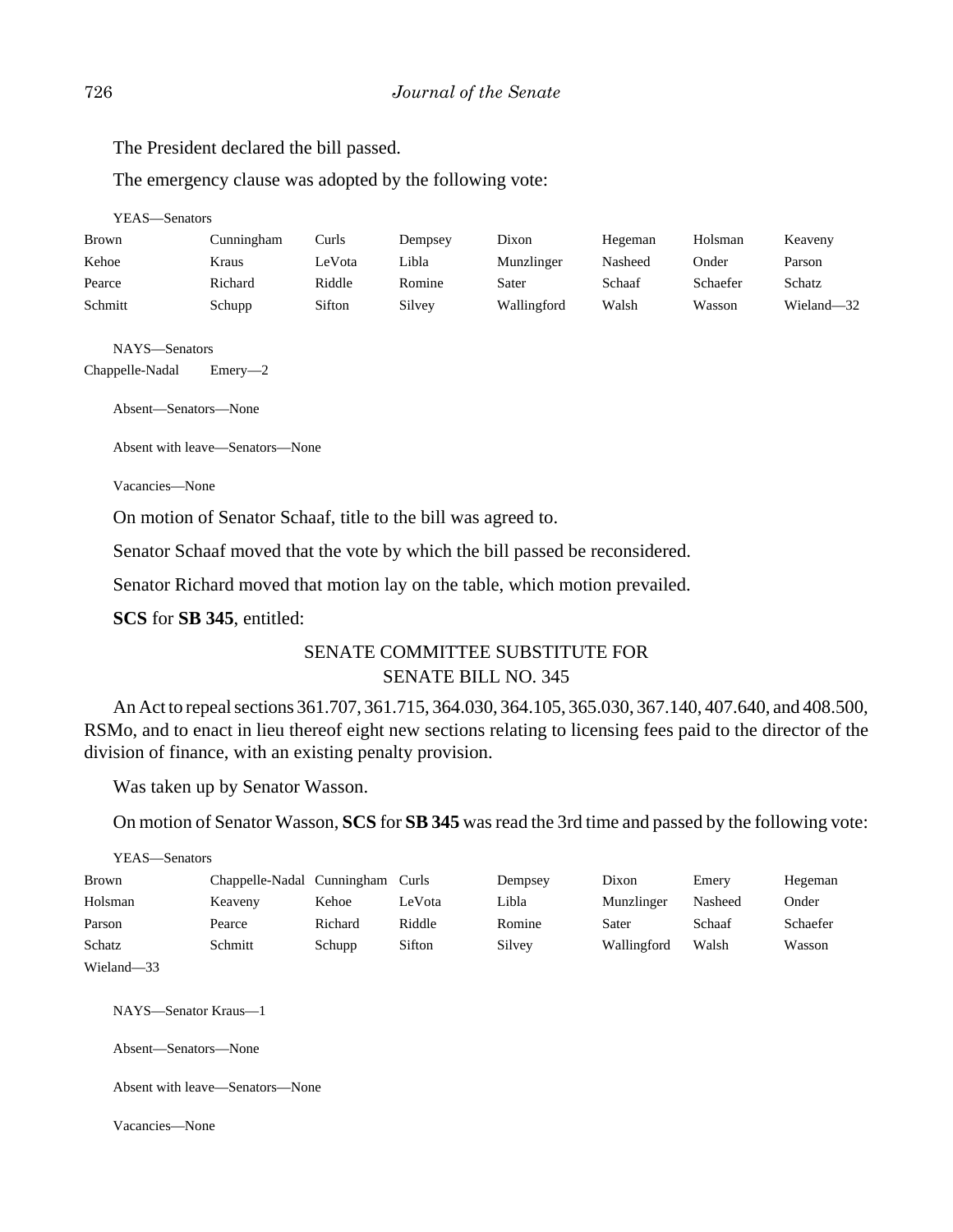The President declared the bill passed.

On motion of Senator Wasson, title to the bill was agreed to.

Senator Wasson moved that the vote by which the bill passed be reconsidered.

Senator Richard moved that motion lay on the table, which motion prevailed.

**SCS** for **SB 499**, entitled:

# SENATE COMMITTEE SUBSTITUTE FOR SENATE BILL NO. 499

An Act to repeal section 327.272, RSMo, and to enact in lieu thereof one new section relating to professional land surveyors.

Was taken up by Senator Wasson.

On motion of Senator Wasson, **SCS** for **SB 499** was read the 3rd time and passed by the following vote:

| YEAS—Senators |                 |            |         |         |        |             |         |
|---------------|-----------------|------------|---------|---------|--------|-------------|---------|
| Brown         | Chappelle-Nadal | Cunningham | Curls   | Dempsey | Dixon  | Emery       | Hegeman |
| Holsman       | Keaveny         | Kehoe      | Kraus   | LeVota  | Libla  | Munzlinger  | Nasheed |
| Onder         | Parson          | Pearce     | Richard | Riddle  | Romine | Sater       | Schaaf  |
| Schaefer      | Schatz          | Schmitt    | Schupp  | Sifton  | Silvey | Wallingford | Walsh   |
| Wasson        | Wieland-34      |            |         |         |        |             |         |

NAYS—Senators—None

Absent—Senators—None

Absent with leave—Senators—None

Vacancies—None

The President declared the bill passed.

On motion of Senator Wasson, title to the bill was agreed to.

Senator Wasson moved that the vote by which the bill passed be reconsidered.

Senator Richard moved that motion lay on the table, which motion prevailed.

President Pro Tem Dempsey assumed the Chair.

#### **REPORTS OF STANDING COMMITTEES**

Senator Pearce, Chairman of the Committee on Education, submitted the following reports:

Mr. President: Your Committee on Education, to which was referred **SJR 12**, begs leave to report that it has considered the same and recommends that the Senate Committee Substitute, hereto attached, do pass.

Also,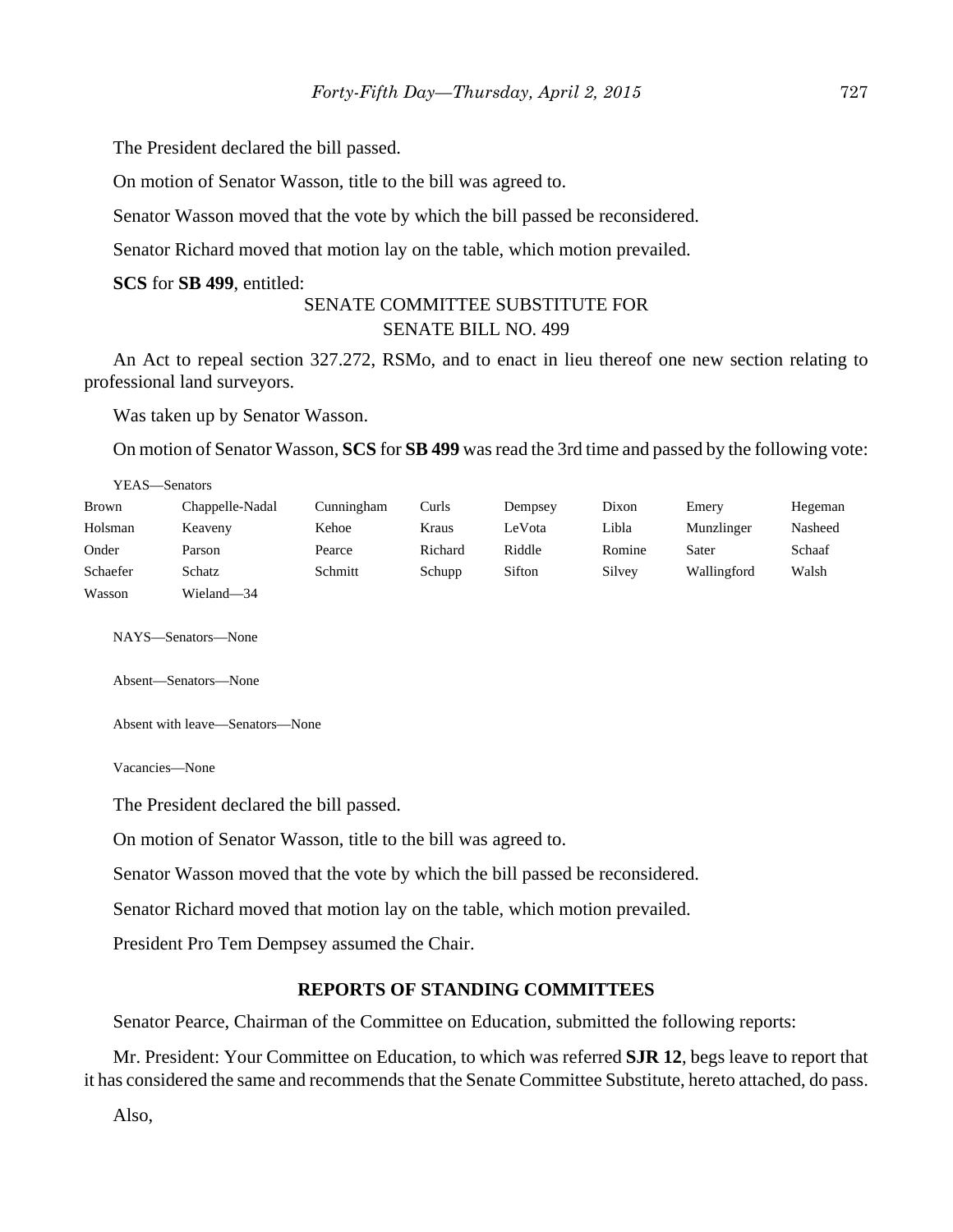Mr. President: Your Committee on Education, to which was referred **SB 365**, begs leave to report that it has considered the same and recommends that the bill do pass.

Also,

Mr. President: Your Committee on Education, to which was referred **SB 334**, begs leave to report that it has considered the same and recommends that the bill do pass.

Senator Schmitt, Chairman of the Committee on Jobs, Economic Development and Local Government, submitted the following reports:

Mr. President: Your Committee on Jobs, Economic Development and Local Government, to which was referred **SB 401**, begs leave to report that it has considered the same and recommends that the bill do pass.

Also,

Mr. President: Your Committee on Jobs, Economic Development and Local Government, to which was referred **SB 339**, begs leave to report that it has considered the same and recommends that the bill do pass.

Also,

Mr. President: Your Committee on Jobs, Economic Development and Local Government, to which was referred **SB 87**, begs leave to report that it has considered the same and recommends that the Senate Committee Substitute, hereto attached, do pass.

Senator Schaaf, Chairman of the Committee on General Laws and Pensions, submitted the following report:

Mr. President: Your Committee on General Laws and Pensions, to which was referred **SB 53**, begs leave to report that it has considered the same and recommends that the bill do pass.

Senator Munzlinger, Chairman of the Committee on Agriculture, Food Production and Outdoor Resources, submitted the following reports:

Mr. President: Your Committee on Agriculture, Food Production and Outdoor Resources, to which was referred **SB 55**, begs leave to report that it has considered the same and recommends that the bill do pass.

Also,

Mr. President: Your Committee on Agriculture, Food Production and Outdoor Resources, to which was referred **SB 500**, begs leave to report that it has considered the same and recommends that the bill do pass.

Also,

Mr. President: Your Committee on Agriculture, Food Production and Outdoor Resources, to which was referred **SB 469**, begs leave to report that it has considered the same and recommends that the bill do pass.

Senator Wasson, Chairman of the Committee on Financial and Governmental Organizations and Elections, submitted the following reports: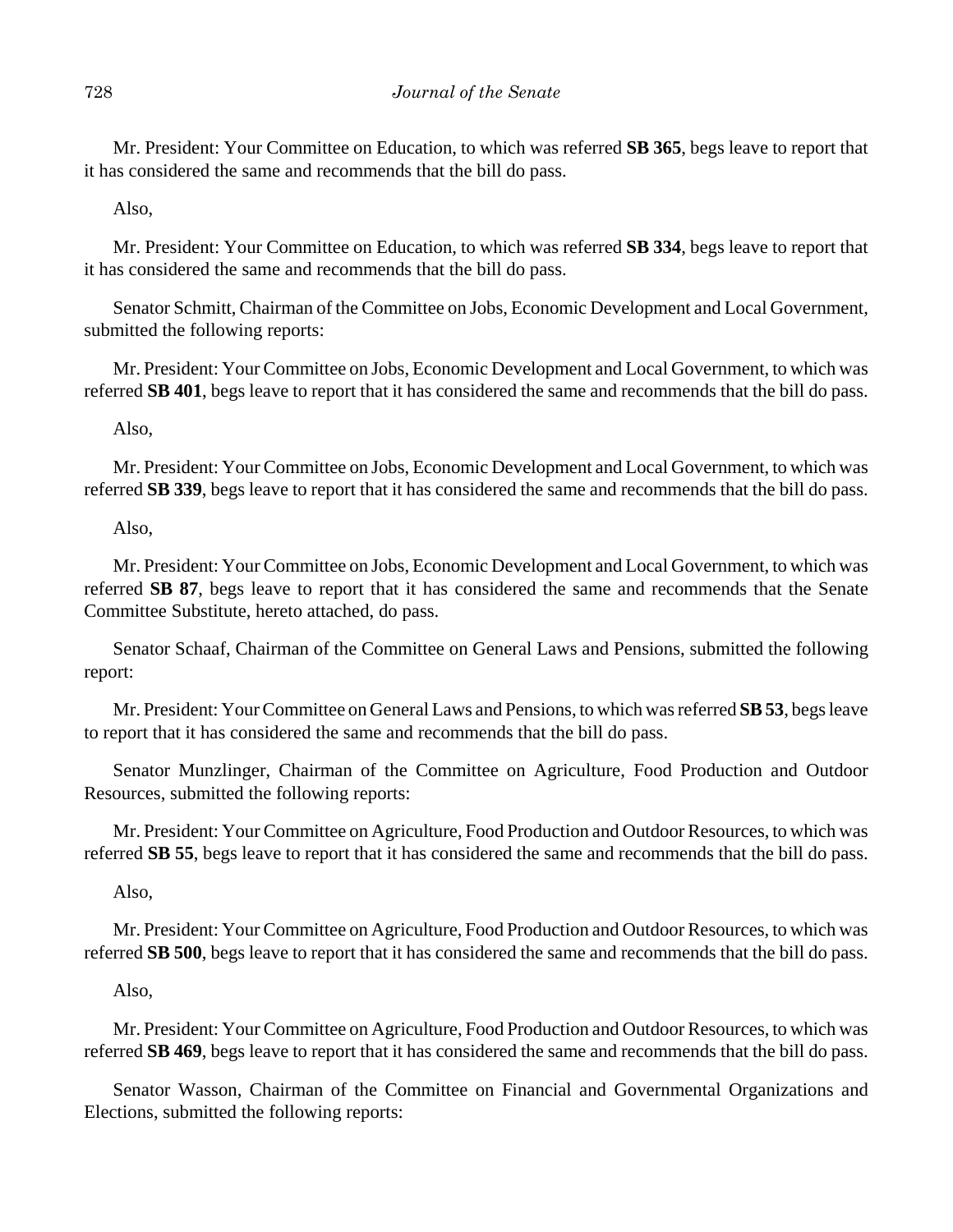Mr. President: Your Committee on Financial and Governmental Organizations and Elections, to which was referred **SB 400**, begs leave to report that it has considered the same and recommends that the bill do pass.

Also,

Mr. President: Your Committee on Financial and Governmental Organizations and Elections, to which was referred **SB 416**, begs leave to report that it has considered the same and recommends that the bill do pass.

# Also,

Mr. President: Your Committee on Financial and Governmental Organizations and Elections, to which was referred **SB 457**, begs leave to report that it has considered the same and recommends that the bill do pass.

Also,

Mr. President: Your Committee on Financial and Governmental Organizations and Elections, to which was referred **SB 517**, begs leave to report that it has considered the same and recommends that the Senate Committee Substitute, hereto attached, do pass.

Senator Dixon, Chairman of the Committee on the Judiciary and Civil and Criminal Jurisprudence, submitted the following reports:

Mr. President: Your Committee on the Judiciary and Civil and Criminal Jurisprudence, to which was referred **SB 200**, begs leave to report that it has considered the same and recommends that the bill do pass.

Also,

Mr. President: Your Committee on the Judiciary and Civil and Criminal Jurisprudence, to which was referred **SB 91**, begs leave to report that it has considered the same and recommends that the Senate Committee Substitute, hereto attached, do pass.

Also,

Mr. President: Your Committee on the Judiciary and Civil and Criminal Jurisprudence, to which was referred **SB 112**, begs leave to report that it has considered the same and recommends that the Senate Committee Substitute, hereto attached, do pass.

Also,

Mr. President: Your Committee on the Judiciary and Civil and Criminal Jurisprudence, to which was referred **SB 321**, begs leave to report that it has considered the same and recommends that the Senate Committee Substitute, hereto attached, do pass.

Also,

Mr. President: Your Committee on the Judiciary and Civil and Criminal Jurisprudence, to which was referred **SB 304**, begs leave to report that it has considered the same and recommends that the Senate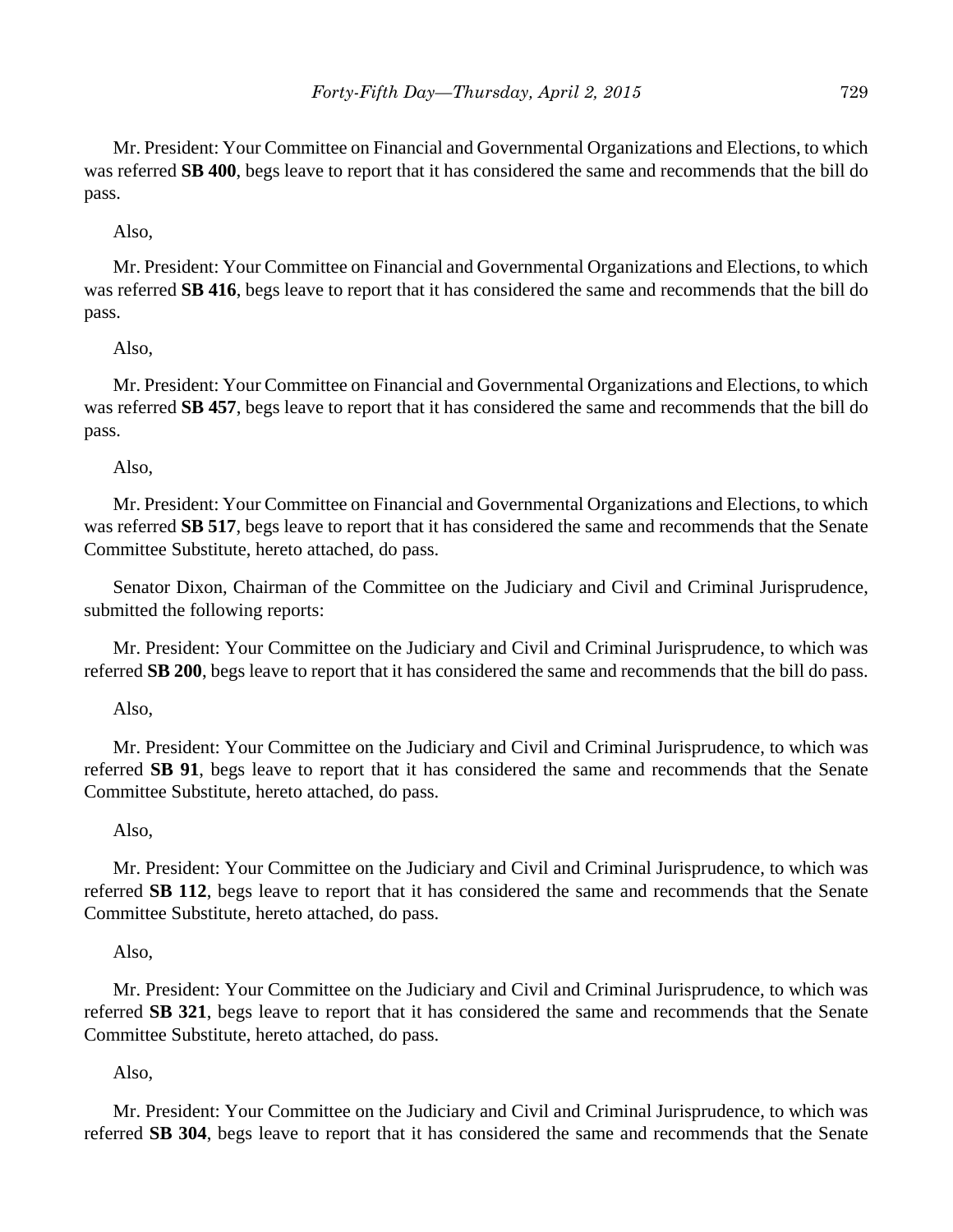Committee Substitute, hereto attached, do pass.

Also,

Mr. President: Your Committee on the Judiciary and Civil and Criminal Jurisprudence, to which was referred **SB 141**, begs leave to report that it has considered the same and recommends that the bill do pass.

Also,

Mr. President: Your Committee on the Judiciary and Civil and Criminal Jurisprudence, to which was referred **SB 352**, begs leave to report that it has considered the same and recommends that the bill do pass.

Senator Parson, Chairman of the Committee on Small Business, Insurance and Industry, submitted the following report:

Mr. President: Your Committee on Small Business, Insurance and Industry, to which was referred **HB 150**, begs leave to report that it has considered the same and recommends that the bill do pass.

Senator Kraus, Chairman of the Committee on Ways and Means, submitted the following report:

Mr. President: Your Committee on Ways and Means, to which was referred **SB 377**, begs leave to report that it has considered the same and recommends that the bill do pass.

Senator Kehoe, Chairman of the Committee on Commerce, Consumer Protection, Energy and the Environment, submitted the following report:

Mr. President: Your Committee on Commerce, Consumer Protection, Energy and the Environment, to which was referred **SB 305**, begs leave to report that it has considered the same and recommends that the bill do pass.

Senator Cunningham, Chairman of the Committee on Governmental Accountability and Fiscal Oversight, submitted the following reports:

Mr. President: Your Committee on Governmental Accountability and Fiscal Oversight, to which was referred **SB 369**, begs leave to report that it has considered the same and recommends that the bill do pass.

Also,

Mr. President: Your Committee on Governmental Accountability and Fiscal Oversight, to which was referred **SB 435**, begs leave to report that it has considered the same and recommends that the bill do pass.

Senator Libla, Chairman of the Committee on Transportation, Infrastructure and Public Safety, submitted the following report:

Mr. President: Your Committee on Transportation, Infrastructure and Public Safety, to which was referred **SB 232**, begs leave to report that it has considered the same and recommends that the Senate Committee Substitute, hereto attached, do pass.

# **COMMUNICATIONS**

President Pro Tem Dempsey submitted the following: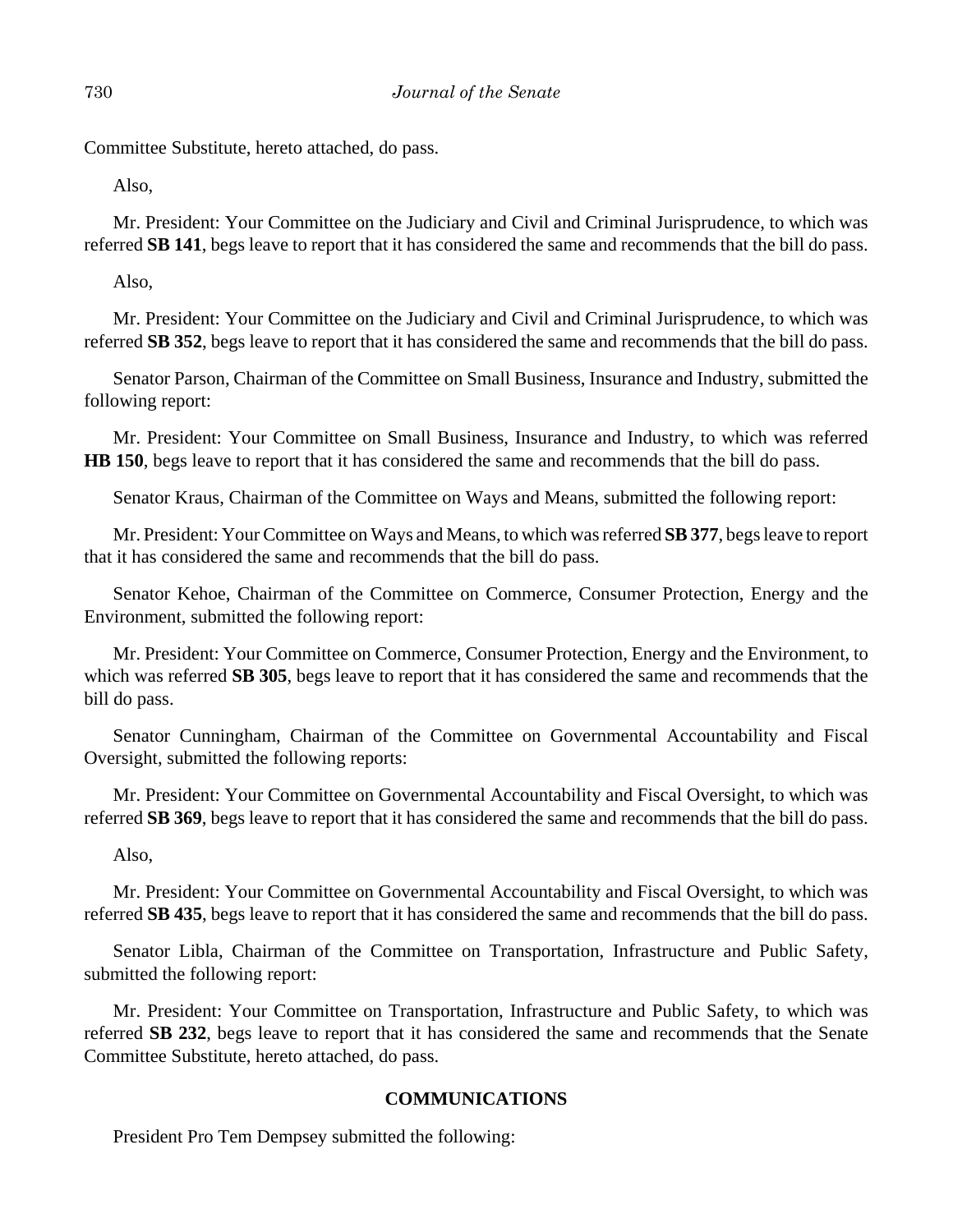#### **SENATE HEARING SCHEDULE 98th GENERAL ASSEMBLY FIRST REGULAR SESSION APRIL 2, 2015**

|               | <b>Monday</b>                                                                             | <b>Tuesday</b>                                                                                                                                                               | Wednesday                                                                                                                                                                                                               | <b>Thursday</b>                                      |
|---------------|-------------------------------------------------------------------------------------------|------------------------------------------------------------------------------------------------------------------------------------------------------------------------------|-------------------------------------------------------------------------------------------------------------------------------------------------------------------------------------------------------------------------|------------------------------------------------------|
| 8:00<br>a.m.  |                                                                                           |                                                                                                                                                                              | <b>Transportation, Infrastructure and</b><br><b>Public Safety</b><br>SCR <sub>1</sub><br>(Libla)                                                                                                                        |                                                      |
| 8:30<br>a.m.  |                                                                                           | Appropriations<br>SCR <sub>2</sub><br>(Schaefer)<br><b>Seniors, Families and Children</b><br>SCR <sub>1</sub><br>(Sater)                                                     | <b>Gubernatorial Appointments</b><br>${\bf SL}$<br>(Dempsey)<br><b>Appropriations</b><br>SCR2<br>(Schaefer)                                                                                                             | <b>Ways and Means</b><br>SCR <sub>1</sub><br>(Kraus) |
| 9:00<br>a.m.  |                                                                                           | <b>Rules, Joint Rules, Resolutions</b><br>and Ethics<br>${\bf SL}$<br>(Richard)                                                                                              |                                                                                                                                                                                                                         | <b>Veterans' Affairs and Health</b><br>SL<br>(Brown) |
| 12:00         |                                                                                           | <b>Small Business, Insurance and</b><br><b>Industry</b><br>SCR <sub>1</sub><br>(Parson)<br>Judiciary and Civil and<br><b>Criminal Jurisprudence</b><br>${\bf SL}$<br>(Dixon) | Jobs, Economic Development and<br><b>Local Government</b><br>SL<br>(Schmitt)<br><b>Agriculture, Food Production and</b><br><b>Outdoor Resources</b><br>SCR <sub>1</sub><br>(Munzlinger)                                 |                                                      |
| 12:30<br>p.m. | <b>Appropriations</b><br>SCR <sub>2</sub><br>(Schaefer)                                   |                                                                                                                                                                              |                                                                                                                                                                                                                         |                                                      |
| 2:00<br>p.m.  |                                                                                           | Commerce, Consumer<br>Protection, Energy and the<br><b>Environment</b><br>SL<br>(Kehoe)<br><b>General Laws and Pensions</b><br>SCR <sub>1</sub><br>(Schaaf)                  | <b>Progress and Development</b><br>SCR <sub>2</sub><br>(Keaveny)<br><b>Governmental Accountability and</b><br><b>Fiscal Oversight</b><br>SCR <sub>1</sub><br>(Cunningham)<br><b>Education</b><br>${\bf SL}$<br>(Pearce) |                                                      |
| 2:30<br>p.m.  | <b>Financial and Governmental</b><br><b>Organizations and Elections</b><br>SL<br>(Wasson) |                                                                                                                                                                              |                                                                                                                                                                                                                         |                                                      |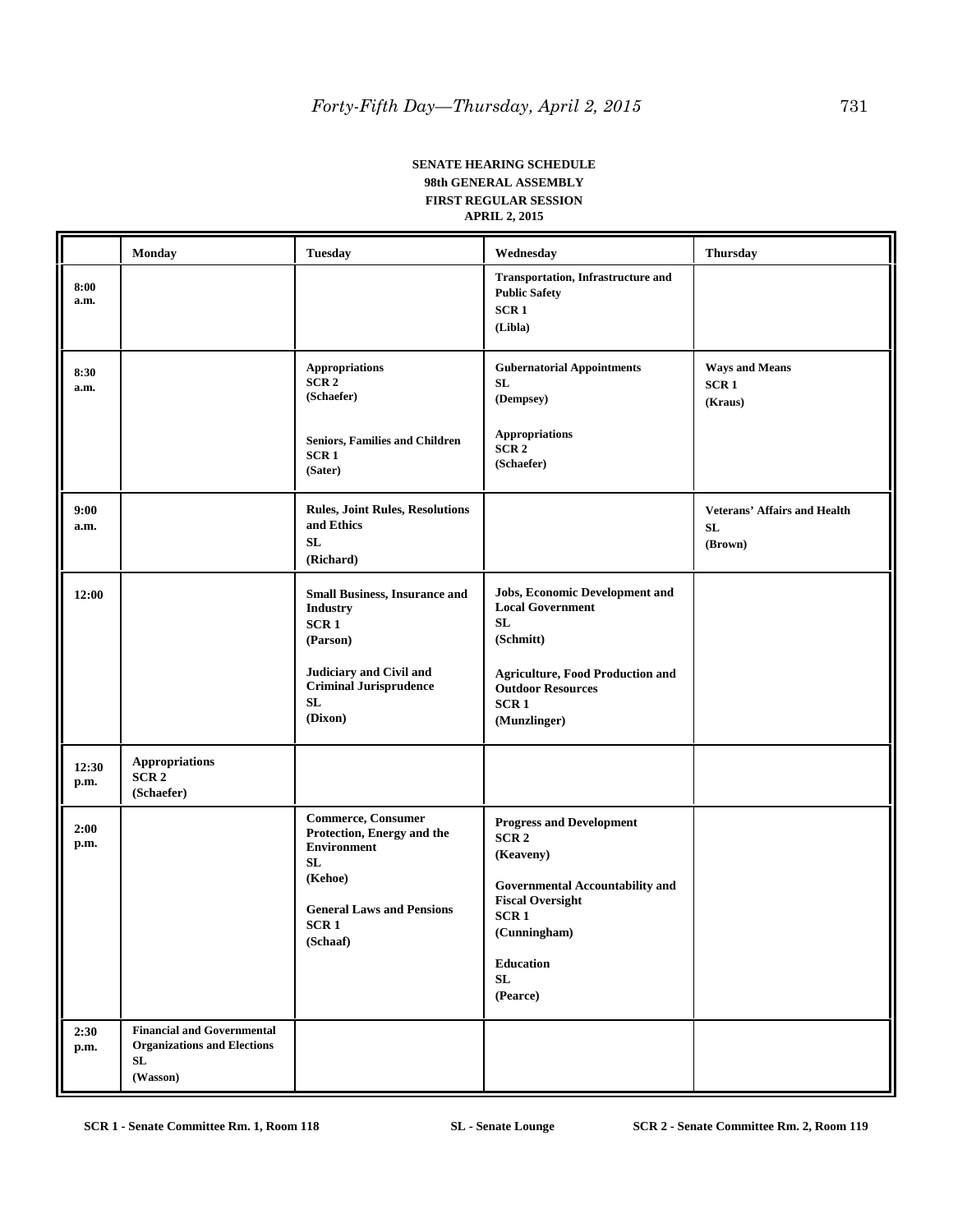## **HOUSE BILLS ON SECOND READING**

The following Bills were read the 2nd time and referred to the Committees indicated:

**HB 468**––Jobs, Economic Development and Local Government.

**HB 118**––Small Business, Insurance and Industry.

**HCS** for **HB 70**––Small Business, Insurance and Industry.

**HCS** for **HB 187**––Education.

**HB 506**––Jobs, Economic Development and Local Government.

**HCS** for **HB 709**––Small Business, Insurance and Industry.

**HB 458**––Education.

**HB 529**––Small Business, Insurance and Industry.

**HCS** for **HB 592**––Small Business, Insurance and Industry.

**HCS** for **HB 553**––Transportation, Infrastructure and Public Safety.

**HB 514**––Jobs, Economic Development and Local Government.

**HB 878**––Transportation, Infrastructure and Public Safety.

**HCS** for **HB 613**––Jobs, Economic Development and Local Government.

**HCS** for **HB 119**––Commerce, Consumer Protection, Energy and the Environment.

**HB 152**––Judiciary and Civil and Criminal Jurisprudence.

**HCS** for **HB 33**––Small Business, Insurance and Industry.

- **HB 276**––Small Business, Insurance and Industry.
- **HCS** for **HB 95**––Judiciary and Civil and Criminal Jurisprudence.
- **HB 269**––Transportation, Infrastructure and Public Safety.
- **HB 758**––Jobs, Economic Development and Local Government.
- **HB 403**––General Laws and Pensions.
- **HB 401**––Jobs, Economic Development and Local Government.
- **HB 108**––Judiciary and Civil and Criminal Jurisprudence.
- **HB 133**––Transportation, Infrastructure and Public Safety.
- **HB 650**––Transportation, Infrastructure and Public Safety.
- **HB 778**––General Laws and Pensions.
- **HB 861**––General Laws and Pensions.
- **HB 531**––Commerce, Consumer Protection, Energy and the Environment.
- **HCS** for **HB 104**—Judiciary and Civil and Criminal Jurisprudence.
- **HCS** for **HB 325**––Jobs, Economic Development and Local Government.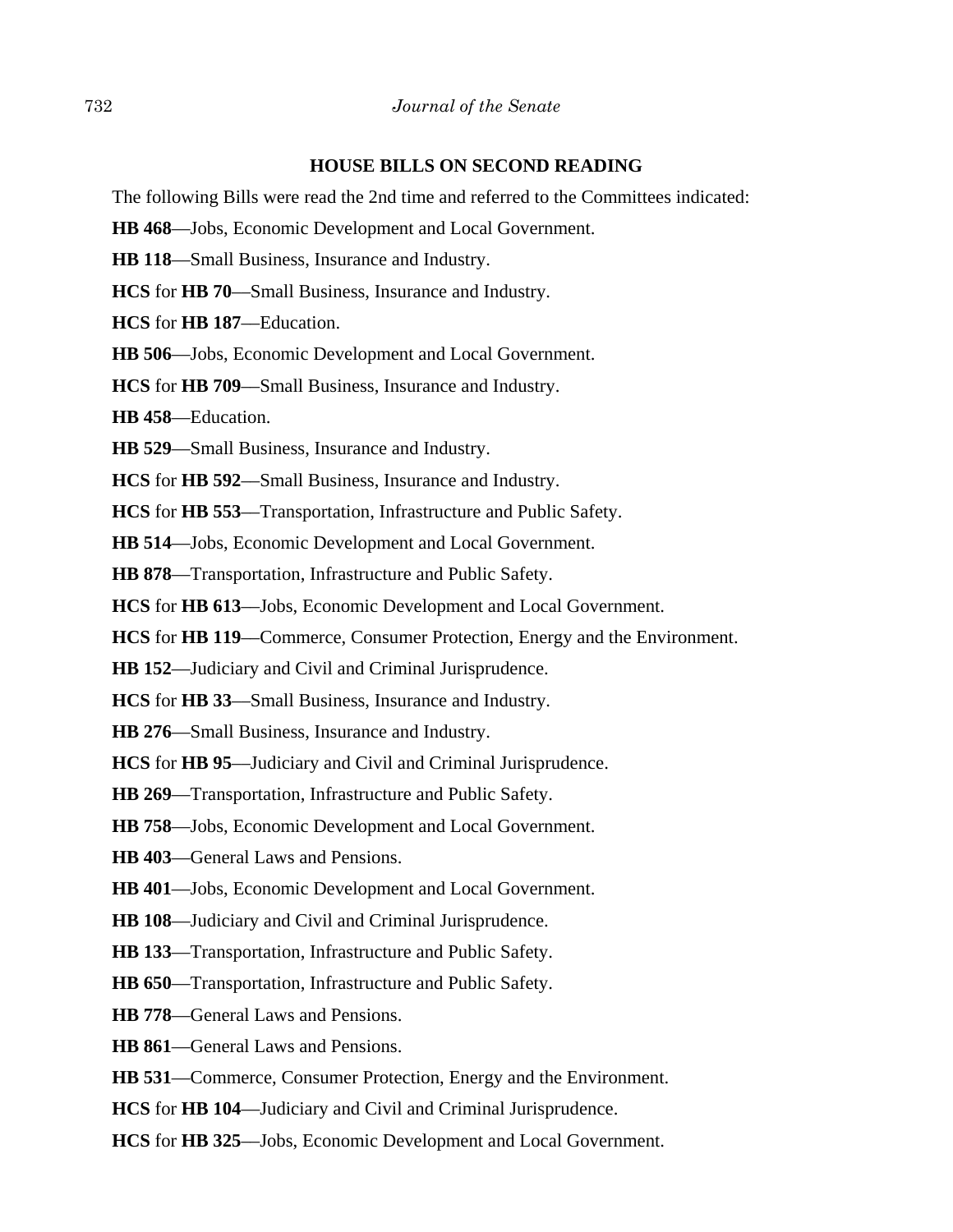- **HB 430**––Ways and Means.
- **HB 985**––Veterans' Affairs and Health.
- **HCS** for **HB 722**––General Laws and Pensions.
- **HCS** for **HB 132**––Ways and Means.
- **HCS** for **HB 299**––Ways and Means.
- **HB 440**––Ways and Means.
- **HB 556**––Seniors, Families and Children.
- **HCS** for **HB 635**––Transportation, Infrastructure and Public Safety.
- **HB 502**––Ways and Means.
- **HB 589**––Veterans' Affairs and Health.
- **HCS** for **HBs 578**, **574**, and **584**––Education.
- **HCS** for **HB 766**––Small Business, Insurance and Industry.
- **HB 873**––Transportation, Infrastructure and Public Safety.
- **HB 34**––Transportation, Infrastructure and Public Safety.
- **HB 326**––General Laws and Pensions.
- **HB 515**––General Laws and Pensions.
- **HB 629**––General Laws and Pensions.
- **HB 522**––Transportation, Infrastructure and Public Safety.
- **HB 686**––Transportation, Infrastructure and Public Safety.
- **HB 775**––Transportation, Infrastructure and Public Safety.
- **HB 859**––General Laws and Pensions.
- **HB 874**––General Laws and Pensions.

## **MESSAGES FROM THE HOUSE**

The following messages were received from the House of Representatives through its Chief Clerk:

Mr. President: I am instructed by the House of Representatives to inform the Senate that the House has taken up and passed **HCS** for **HJR 34**, entitled:

Joint Resolution submitting to the qualified voters of Missouri, an amendment repealing section 27(a) of article IV of the Constitution of Missouri, and adopting three new sections in lieu thereof relating to the state budget.

In which the concurrence of the Senate is respectfully requested.

Read 1st time.

Also,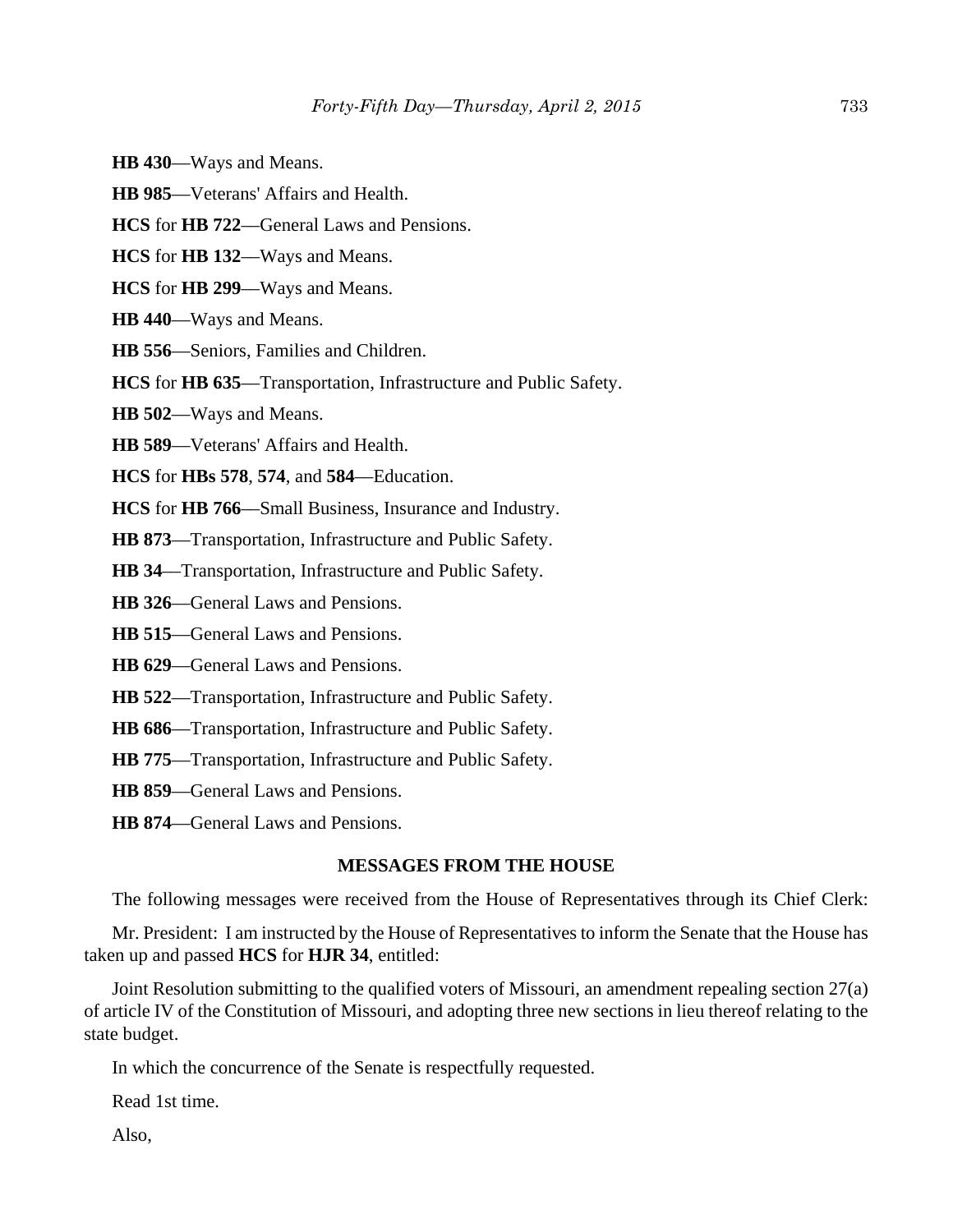# Mr. President: I am instructed by the House of Representatives to inform the Senate that the House has taken up and passed **HCR 26**.

#### HOUSE CONCURRENT RESOLUTION NO. 26

WHEREAS, each year Americans pause during the month of March to pay special tribute to the contributions that women have made to our national life, and outstanding among the myriad roles that women have assumed over the course of this country's history have been those undertaken as part of the nation's armed forces; and

WHEREAS, long before they gained regular admission to the military, thousands of women assisted the uniformed branches in a variety of ways; they worked as nurses, water bearers, laundresses, and cooks, sometimes served as spies and saboteurs, and on occasion even took up arms; and

WHEREAS, in 1901, the United States Army broke new ground by creating an actual nurses corps, and the navy followed in 1908; the ranks of these units swelled during World War I, when nearly 23,000 women served as nurses within the American military; the U.S. Navy and Marine Corps enlisted nearly 13,000 additional women as yeomen and reservists and assigned them to duty stateside, to free their male counterparts for combat at sea and abroad; and

WHEREAS, the participation of women in the military surged during World War II, with more than 400,000 filling posts at home and overseas; to more fully utilize their abilities, the army established the Women's Army Auxiliary Corps, later known as the Women's Army Corps; the army also created the WASP (Women Airforce Service Pilots), while the navy organized the WAVES (Women Accepted for Volunteer Emergency Service), the Marine Corps established the Marine Corps Women's Reserve, and the Coast Guard created a reserve unit known as the SPARs; in spite of widespread misgivings about their suitability for the work, women proved themselves in a wide array of assignments, and in 1948 an Act of Congress granted them permanent status in the regular and reserve forces; and

WHEREAS, barriers to the participation of women in the military continued to fall; legal provisions placing a two percent cap on the number of women serving and a ceiling on the highest grade a woman could achieve were repealed in 1967; by 1972, the various Reserve Officers' Training Corps programs were opened to women, and in 1976 women were admitted to the service academies; they are now eligible to enter more than 90 percent of all career fields in the armed forces; and

WHEREAS, women have continued to deploy in times of conflict: some 1,000 served in theater during the Korean War and 7,500 during the Vietnam War; hundreds saw duty in operations in Central America in the 1980s, and in 1991, 41,000 women served in theater in Operation Desert Storm; and

WHEREAS, today, approximately 344,500 women are serving in the United States military; they constitute about 14 percent of active duty personnel and about 10 percent of the American forces in Iraq and Afghanistan; and

WHEREAS, the operations focused on those two countries have placed enormous demands on all who have taken part; like their male compatriots, many women have served multiple tours, and large numbers have been injured, many grievously; as of mid-January 2011, 136 women had given their lives in those two wars; and

WHEREAS, the increased involvement of women in the military is reflected by the number of women veterans, which now totals 1.8 million; Missouri is home to more than 45,340 women veterans; and

WHEREAS, Missourians have always honored the selflessness and sacrifice of those who perform military service, and these women are indeed worthy of that recognition; it is also fitting that needs they have incurred in connection with that service be acknowledged and alleviated, whether they concern physical or psychological wounds or the challenges of caring for their families or reintegrating into civilian life; and

WHEREAS, the women who have served in the United States armed forces have demonstrated tenacity, courage, and professionalism, and they are deserving of their fellow citizens' deepest gratitude and unfailing support;

NOW, THEREFORE, BE IT RESOLVED that the members of the House of Representatives of the Ninety-eighth General Assembly, First Regular Session, the Senate concurring therein, hereby designate the month of March each year from 2015 through 2025 as Women Veterans Month in tribute to the immeasurable contributions that women in the military have made to this nation.

BE IT FURTHER RESOLVED that the General Assembly encourages and urges all citizens of this state to reflect upon the service and sacrifices of women veterans.

In which the concurrence of the Senate is respectfully requested.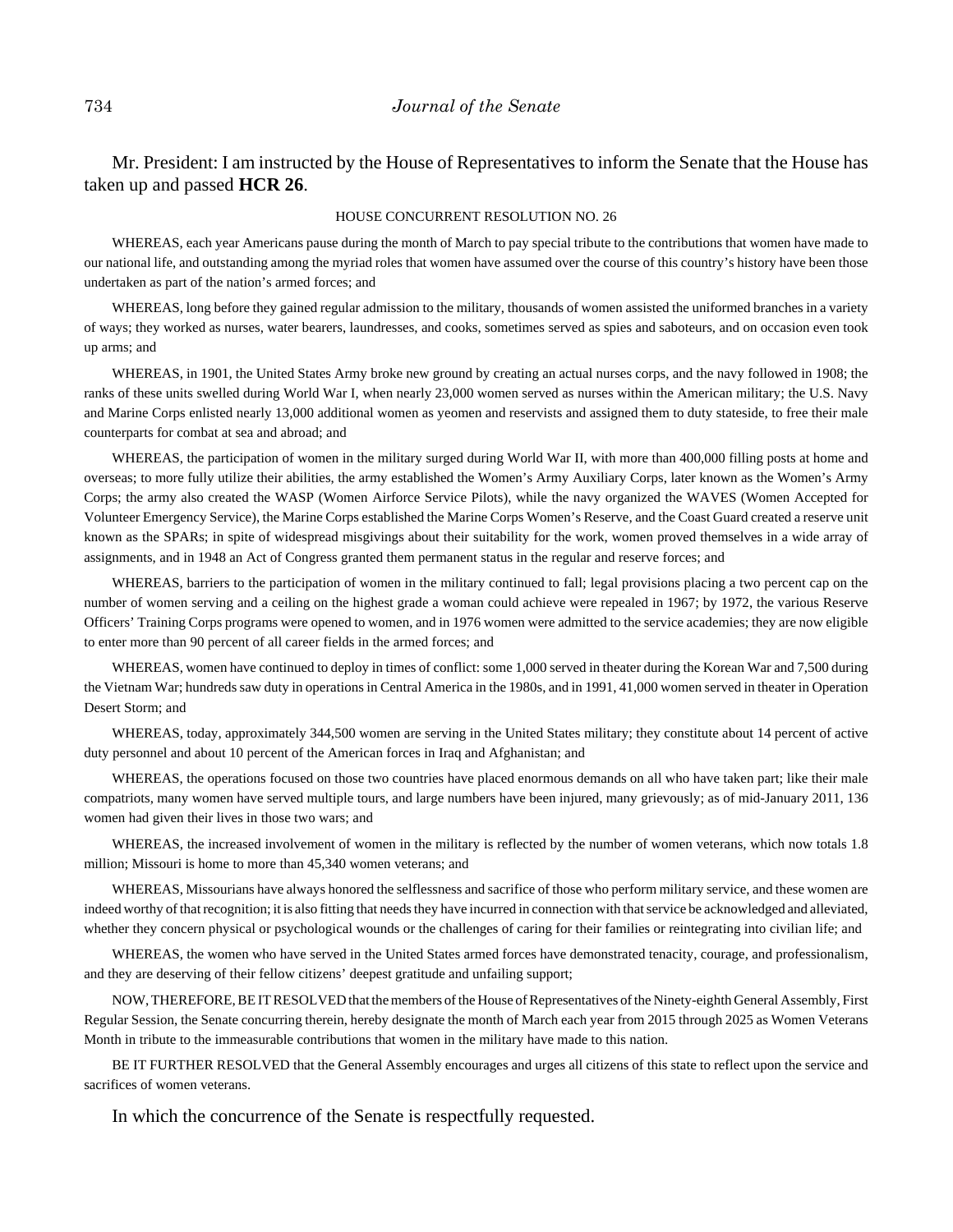Also,

Mr. President: I am instructed by the House of Representatives to inform the Senate that the House has taken up and passed **HCS** for **HBs 517** and **754**, entitled:

An Act to repeal sections 143.191, 143.801, and 144.020, RSMo, and to enact in lieu thereof four new sections relating taxation.

In which the concurrence of the Senate is respectfully requested.

Read 1st time.

# **BILLS DELIVERED TO THE GOVERNOR**

**HCS** for **SS** for **SCS** for **SB 12**, after having been duly signed by the Speaker of the House of Representatives in open session, was delivered to the Governor by the Secretary of the Senate.

## **INTRODUCTIONS OF GUESTS**

Senator Pearce introduced to the Senate, Jeremy Anderson, Denver, Colorado.

Senator Kehoe introduced to the Senate, Darian "DJ" LaRue, Jefferson City; and DJ was made an honorary page.

Senator Onder introduced to the Senate, his wife, Allison and their children, Peter, Joseph, Christine, Bobby, Elizabeth, and Michael; and Peter, Joseph and Christine were made honorary pages.

Senator Keaveny introduced to the Senate, Bill Mermis, and forty-eight fourth grade students from Forsyth School, St. Louis.

Senator Schmitt introduced to the Senate, teacher Debbie Legters, and fourth grade students from Twin Oaks, Ballwin.

Senator Holsman introduced to the Senate, Deloris Fortune, Kansas City.

Senator Dixon introduced to the Senate, representatives of Great River Honor Flight, Hannibal; Central Missouri Honor Flight, Columbia; Franklin County Honor Flight, Union; Walt and Becky Cameron, Honor Flight of the Ozarks, Springfield; and Retired Air Force Lt. Colonel Barry Cheyne, Great River Honor Flight, Hannibal.

Senator Chappelle-Nadal introduced to the Senate, Tammy Smith and her grandson, Erick, Florissant; and Erick was made an honorary page.

On behalf of Senator Kehoe, the President introduced to the Senate, Travis Rackers and his son, Ethan; and Ethan was made an honorary page.

Senator Richard introduced to the Senate, students from Cecil Floyd Elementary School, Joplin.

Senator Dempsey introduced to the Senate, his daughter, Abby, St. Charles.

On motion of Senator Richard, the Senate adjourned until Monday, April 6, 2015 at 12:00 p.m.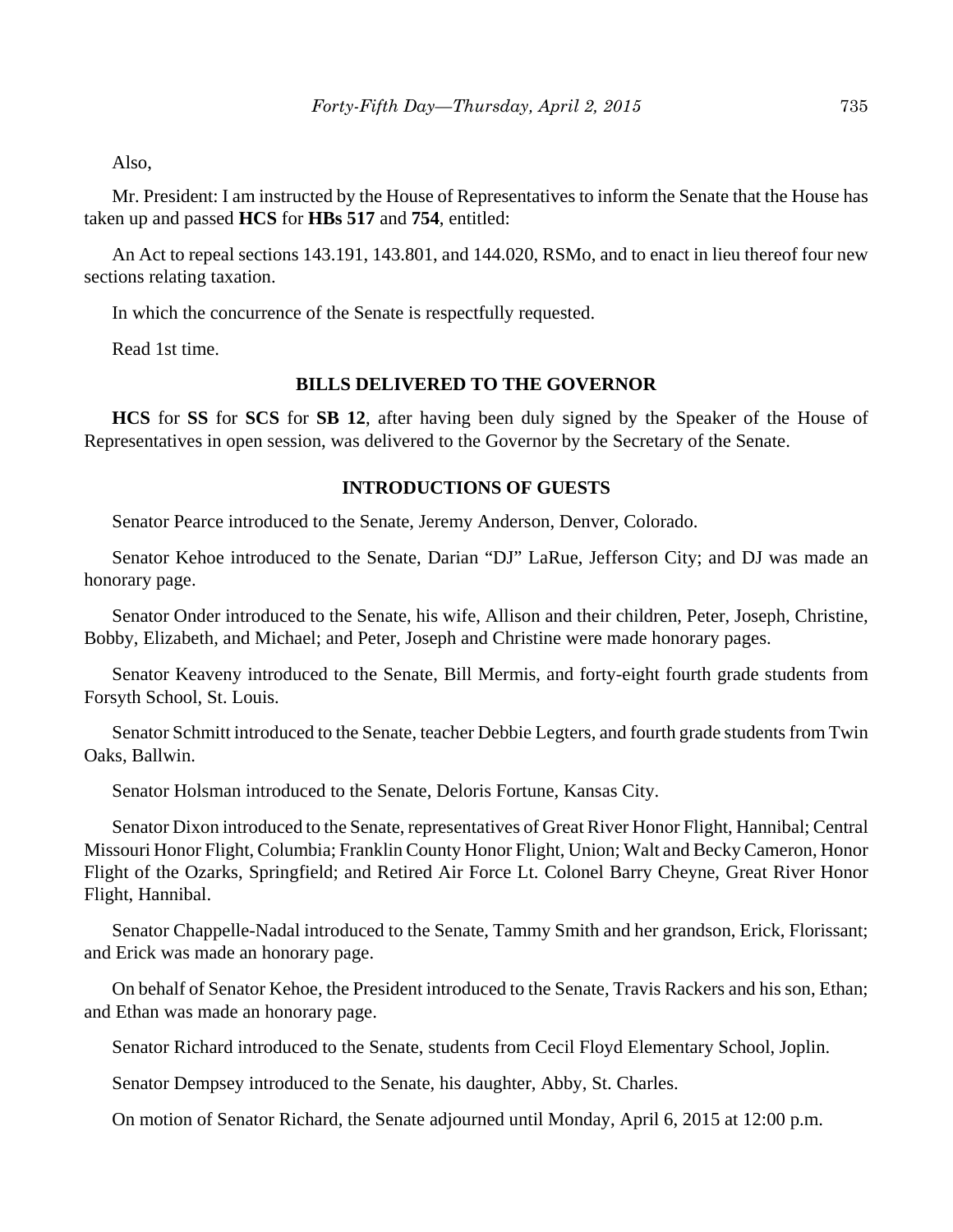# SENATE CALENDAR \_\_\_\_\_\_

# FORTY-SIXTH DAY–MONDAY, APRIL 6, 2015 \_\_\_\_\_\_

## FORMAL CALENDAR

# HOUSE BILLS ON SECOND READING

HB 341-Dugger HB 675-Rowden HB 279-Cornejo

HCS for HJR 34 HCS for HBs 517 & 754

## THIRD READING OF SENATE BILLS

SCS for SBs 1, 22, 49 & 70-Pearce (In Fiscal Oversight) SCS for SB 56-Munzlinger (In Fiscal Oversight) SS for SB 201-Dixon (In Fiscal Oversight) SB 203-Dixon (In Fiscal Oversight)

SCS for SB 210-Schaefer (In Fiscal Oversight) SCS for SB 230-Romine (In Fiscal Oversight) SS for SCS for SB 278-Schatz (In Fiscal Oversight) SCS for SB 197-Brown (In Fiscal Oversight) SB 20-Kraus (In Fiscal Oversight)

#### SENATE BILLS FOR PERFECTION

 1. SB 445-Romine, with SCS 2. SB 456-Kehoe, with SCS 3. SB 244-Schmitt 4. SB 389-Silvey and Walsh 5. SB 155-Nasheed 6. SB 433-Dixon and Dempsey 7. SB 328-Schupp, with SCS 8. SB 540-Libla 9. SJR 12-Onder, with SCS 10. SB 365-Schmitt 11. SB 334-Nasheed 12. SB 401-Schmitt and Richard 13. SB 339-Munzlinger

- 14. SB 87-Emery, with SCS
- 15. SB 53-Schaaf
- 16. SB 55-Munzlinger
- 17. SB 500-Riddle
- 18. SB 469-Munzlinger
- 19. SB 400-Onder
- 20. SB 416-Wasson
- 21. SB 457-Sater
- 22. SB 517-Wasson, with SCS
- 23. SB 200-Dixon
- 24. SB 91-Dixon, with SCS
- 25. SB 112-Dixon, with SCS
- 26. SB 321-Hegeman, with SCS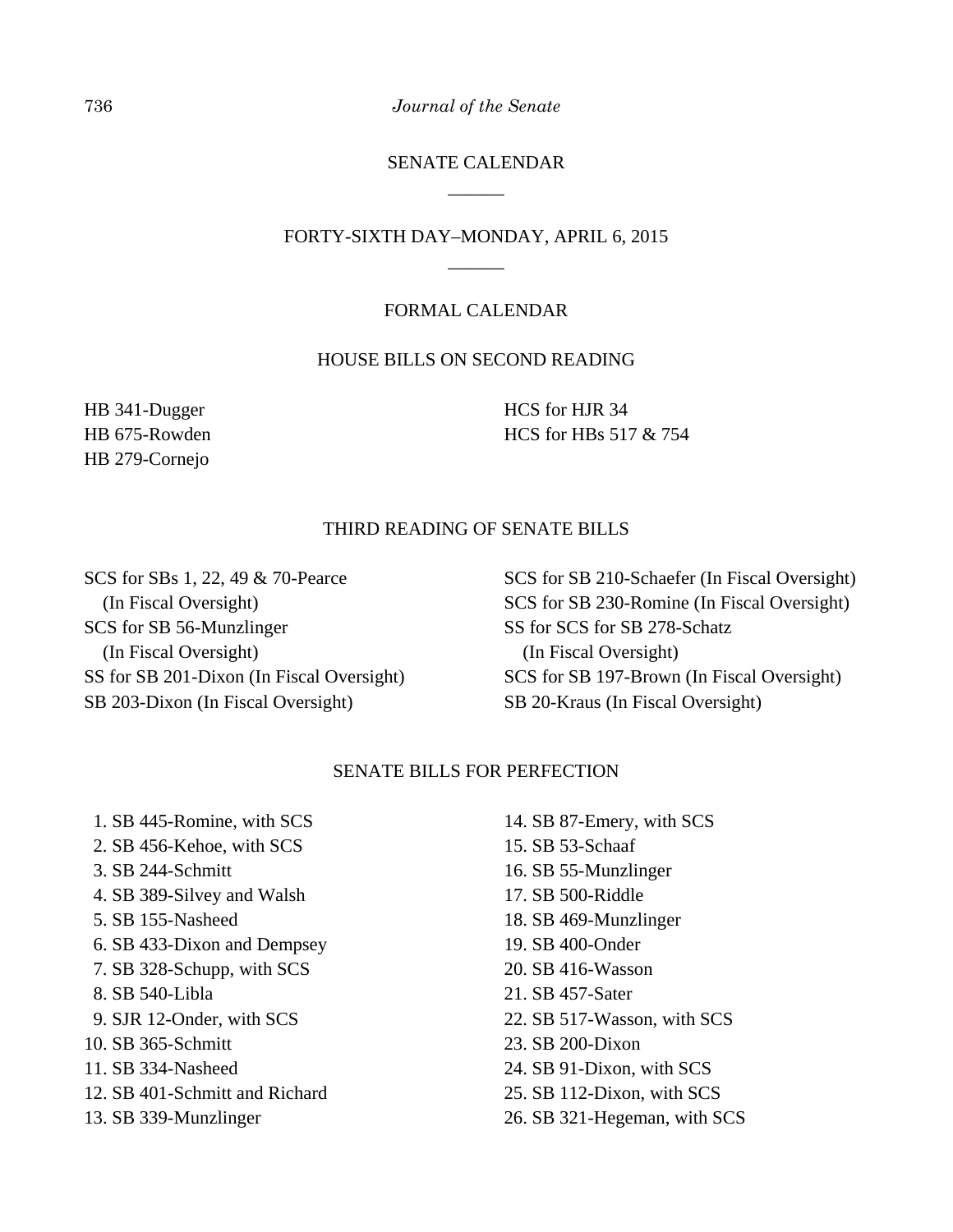27. SB 304-Keaveny, with SCS 28. SB 141-Parson 29. SB 352-Schaefer 30. SB 377-Schatz

31. SB 305-Onder 32. SB 369-Pearce 33. SB 435-Walsh 34. SB 232-Kehoe, with SCS

## HOUSE BILLS ON THIRD READING

HCS for HB 42, with SCS (Pearce) HB 150-Fitzpatrick (Kehoe)

## INFORMAL CALENDAR

# SENATE BILLS FOR PERFECTION

SB 37-Romine, with SCS & SA 1 (pending) SB 59-Dixon SB 80-Dixon, with SCS SB 142-Romine, with SCS & SS#2 for SCS (pending) SB 159-Parson SB 167-Schaaf, with SCS SB 190-Curls, with SCS SB 199-Dixon, et al, with SCS SB 227-Emery, with SS (pending) SB 233-Kehoe, with SCS & SA 2 (pending) SB 302-Riddle, with SCS (pending)

SBs 331 & 21-Libla, with SCS & SS for SCS (pending) SB 358-Kehoe SB 372-Keaveny, with SCS (pending) SB 386-Keaveny, with SS & SA 1 (pending) SB 424-Pearce, with SA 1 (pending) SB 452-Schmitt, et al, with SA 1 & point of order (pending) SB 475-Dempsey SB 524-Cunningham SJR 7-Richard and Wallingford

## HOUSE BILLS ON THIRD READING

SS for HB 384-Flanigan (Dixon) (In Fiscal Oversight)

# BILLS IN CONFERENCE AND BILLS CARRYING REQUEST MESSAGES

In Conference

SS#2 for SCS for SB 24-Sater, with HCS, as amended